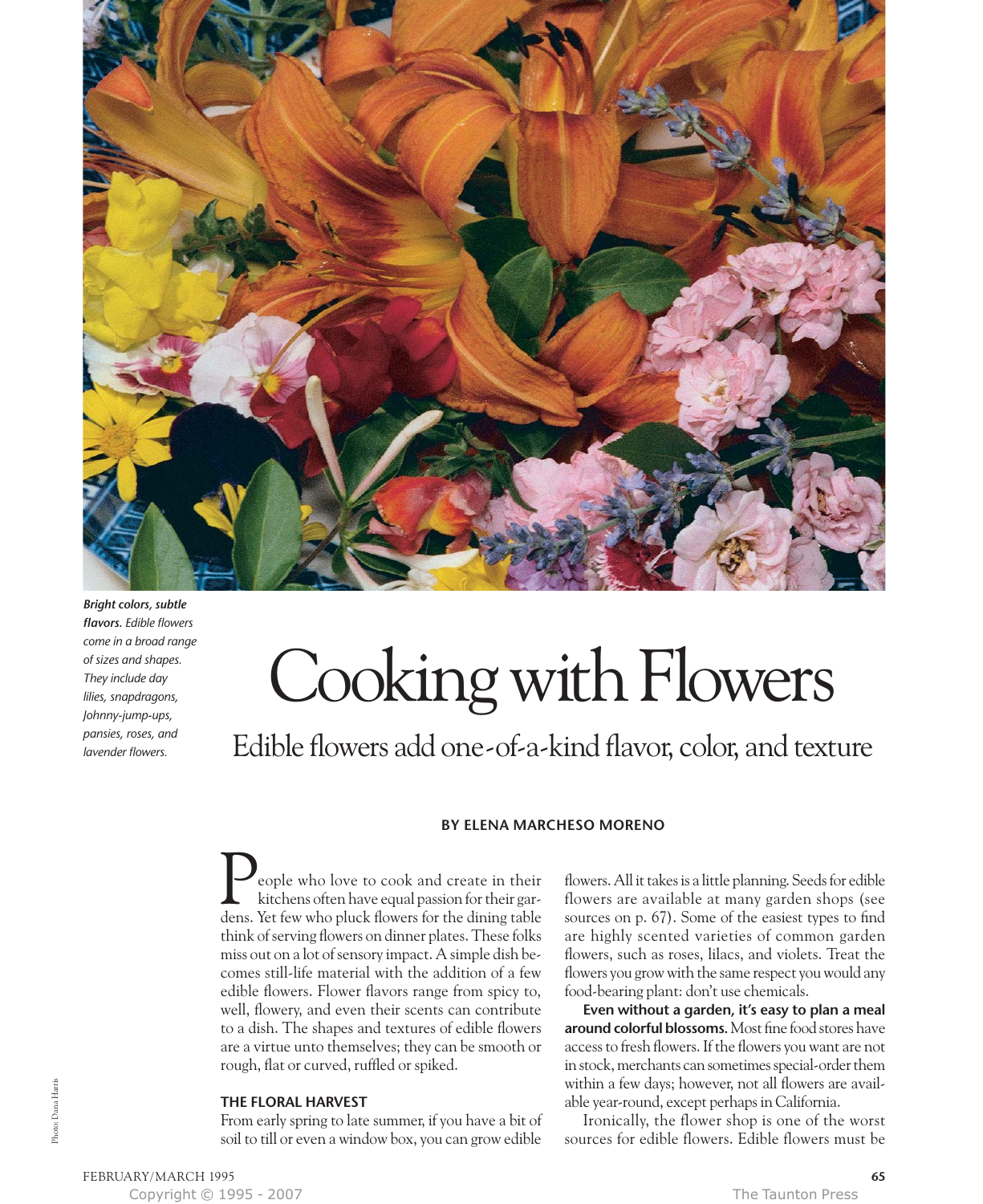grown without pesticides and specifically for consumption; florists' products aren't organically grown, and many are sprayed with preservatives.

**When choosing edible flowers, fragrance means flavor.** Pick flowers that have almost reached their peak, when their colors are bright and their petals firm. To prevent wilting, gather them in the cool morning. Only flowers to be dried for teas or seasonings, such as calendula or lavender, should be picked in the heat of the day, when they are free of dew. Wash the blossoms thoroughly, but gently, under a slow stream of cool water. Drain and store them between layers of paper towels in the refrigerator until you're ready to use them. Flowers are best eaten the day you pick them.

## **NOT ALL FLOWERS ARE EDIBLE**

Edible flowers are a joy, but free-range grazing from your garden, even if it's organic, is not a good idea. Some flowers are poisonous, and some cause allergic reactions, so when in doubt, *do not* eat them unless you have first checked with your local agricultural extension service. With that in mind, here's a list of flowers that can be enjoyed by both the eye and the palate, categorized by whether they are most appropriate with sweet or savory dishes, or both.

**Sweet—**anise hyssop, elderberry, honeysuckle, lavender, lemon balm, rose, scented geranium, violet.

**Savory—**borage, calendula, chive, chervil, chrysanthemum, coriander, dandelion, day lily, dill, fennel, lovage, nasturtium, rosemary, sage, squash, thyme.

**Sweet/savory—**daisy, dianthus, lilac, mint, pansy.

# **FLOWER FEASTING GUIDELINES**

If you grow edible flowers, your garden can dictate the menu. You can combine types of flowers, but don't go overboard—with their complex, sometimes contrary flavors, too many flowers can spoil the broth even faster than too many cooks. Flowers shouldn't dominate dishes; they should provide subtle flavors.

A mesclun salad is an ideal setting for edible flowers. To create a balance between flowers and greens, use about four parts greens to one part flowers. Great salad flowers include crisp and spicy nasturtium, chive, and borage. To match the flowers' delicate textures, it's best to use tender greens such as Bibb, endive, red oak leaf, arugula, and mâche. Toss the greens with a light vinaigrette and then gently mix in the flowers.

Spicy flowers also are excellent for infusing oils. For a pint of oil, you'll need about  $1\frac{1}{2}$  cups of flower petals. Mild-flavored oils like canola work well, but even more assertive extra-virgin olive oil works with the right choice of flower—lavender, thyme, or fennel, for example. Fill a bottle with oil





and flowers, and heat gently in a pan of water for about thirty minutes. Store tightly covered for at least ten days. To keep infused oils fresh, store them in the refrigerator.

Infused oils also can create a beautiful and easy hors d'oeuvre. Place a round of goat cheese in a jar that has a tight seal. Pour in olive oil to cover, add strongly flavored flowers like lavender and chive, and refrigerate for a few days. The blossoms' flavors will permeate both the oil and the cheese.

Flower butters look truly exotic, but they're easy to make. Soften a half pound of butter to room temperature. Mix in three tablespoons of finely slivered petals and a few drops of lemon juice, and then pack the butter into crocks or ramekins.

To make flower-flavored sugars, add two parts flowers to one part sugar in alternate layers. Cover with a tight-fitting lid and store for least two weeks. Roses, scented geraniums, and honeysuckle are good choices for floral sugars, which can be used for sweetening cookies or delicate cakes.

*To make plain custard water-color pretty, add Johnny-jump-ups. This effect is created by pouring in the custard after you put the flowers in the ramekin. The flowers will rise to the top.*

*Edible flowers flavor a savory appetizer. Here, the author adds lavender and chive blossoms to a hingetop jar containing goat cheese and extra-virgin olive oil. After a few*

*days, the flowers flavor the oil, which in turn permeates the cheese.* 

Copyright © 1995 - 2007 The Taunton Press